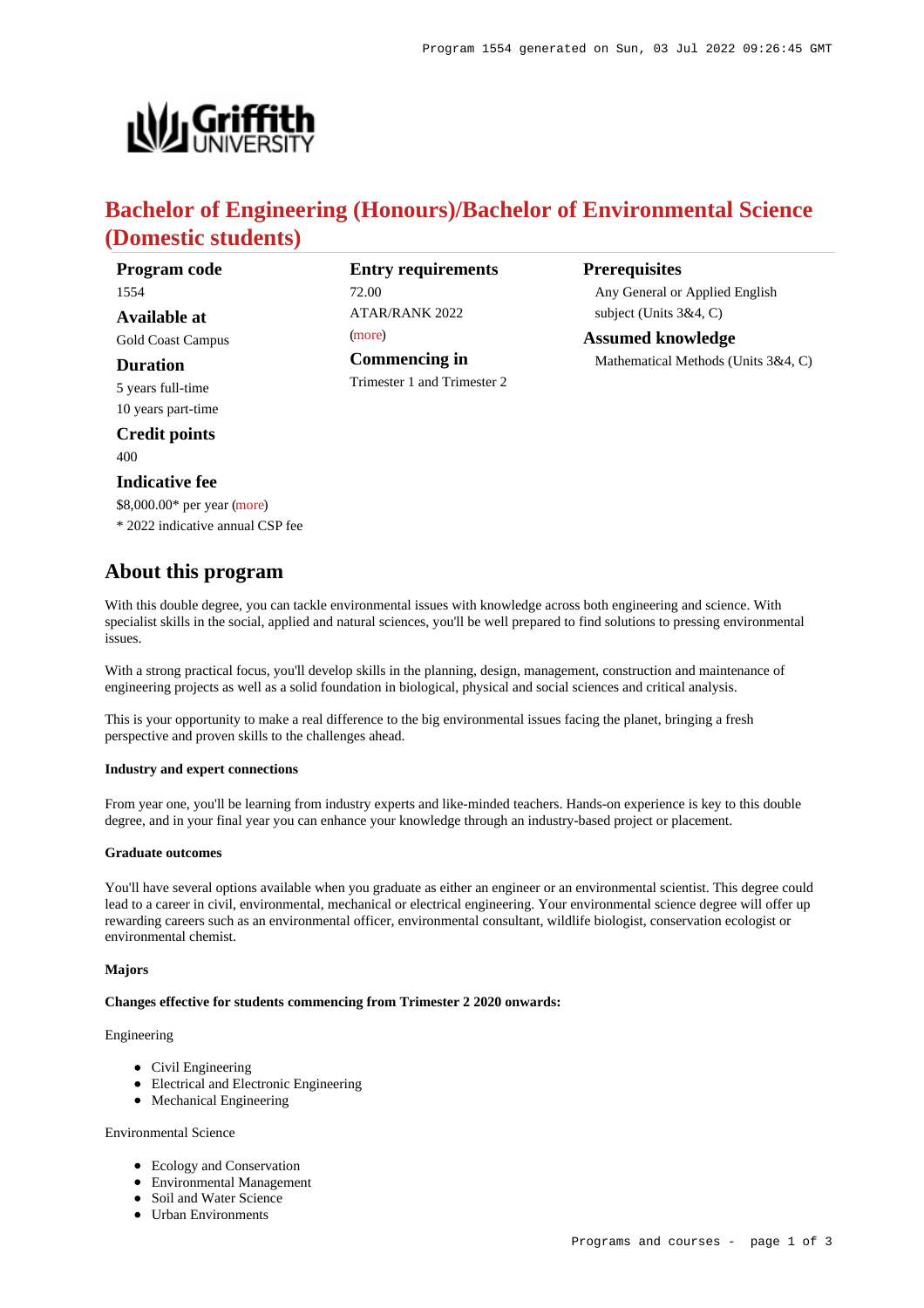### **Flexibility**

**Tailor your timetable** - Even if you study full-time on-campus, you may still be able to customise your degree to suit your needs. From a range of tutorial times to online access to lectures and other course material, we're here to help you fit study in with your work and life commitments.

#### **Global mobility**

Students may be eligible to do an international field trip, organised by the academic staff. This may count towards a component of the degree. Visit [Go Global Griffith](https://www.griffith.edu.au/go-global) for more information.

# [My attendance during the program](https://www148.griffith.edu.au/programs-courses/Program/1554/Overview/Domestic#attendance)

# **Attendance information**

This program is offered full-time on-campus.

#### **Studying amid COVID-19**

The University's Mandatory COVID-19 Vaccination or Testing policy is under review and consultation and will be suspended from 14/4/2022. Please visit [Studying amid COVID-19](https://www.griffith.edu.au/coronavirus/studying-amid-covid-19) for more information.

#### **Student Income Support**

To be classed as a full-time student, you are required to enrol in a minimum number of credit points each standard study period. The minimum credit points for full-time enrolment in this program is 30 credit points.

Trimester 1 and Trimester 2 are deemed standard study periods. As Trimester 3 is a non-standard study period, continuing students moving from one year to the next will not be required to study during this trimester to be eligible for student income support.

Domestic students who commence in Trimester 3 may be eligible for student income support from the onset of study provided they are enrolled full-time in this study period.

Please refer to the [Australian Government website](https://www.humanservices.gov.au/customer/dhs/centrelink) for more details.

#### **Work-integrated learning**

A co requisite of this course is the completion of a minimum of 12 weeks (60 days) of approved experience in an engineering practice environment (or a satisfactory alternative). Total work placement (hours): 408.

# [My career opportunities](https://www148.griffith.edu.au/programs-courses/Program/1554/Overview/Domestic#opportunities)

# **My career opportunities**

## **Key employment sectors\***

- Environmental science
- Engineering
- Conservation
- Manufacturing
- Government

#### **Potential job outcomes**

- Civil engineer
- Environmental engineer
- Environmental officer
- Wildlife biologist
- Conservation ecologist
- Environmental chemist

\*Source: *[Australian Government Job Outlook](https://joboutlook.gov.au/)*

# [Program accreditation](https://www148.griffith.edu.au/programs-courses/Program/1554/Overview/Domestic#accreditation)

**Program accreditation**

In Australia, professional accreditation of entry to practice engineering programs is the responsibility of Engineers Australia and is normally carried out on a five-yearly cycle. Griffith University underwent this review in August 2015.

Accreditation ensures academic institutions consistently meet national and international benchmarks and engineering graduates of an accredited program are assured membership with Engineers Australia at the relevant career grade and enjoy reciprocal